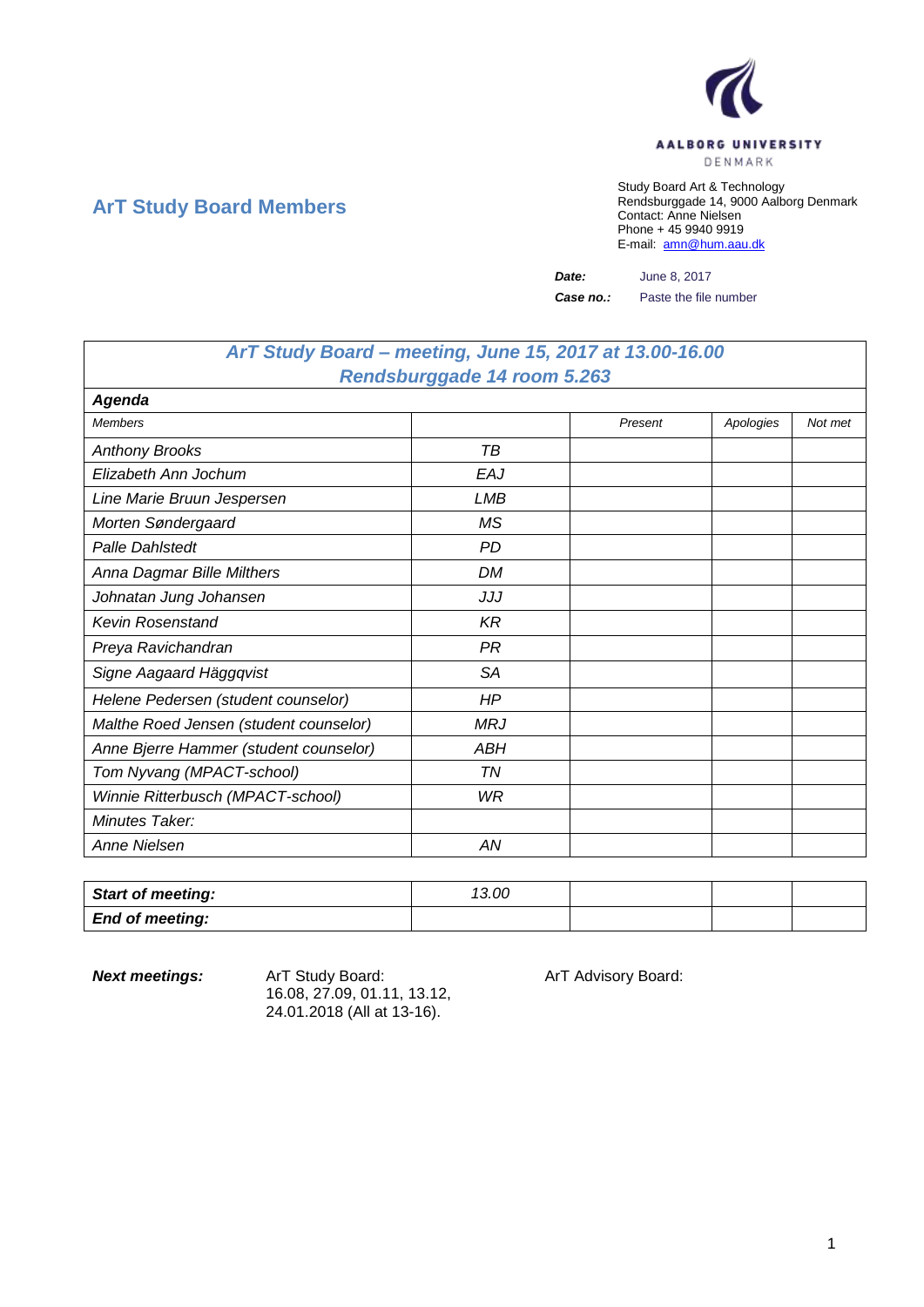

| Items: | Subject:                                                                                                                                                                                                                                                     |
|--------|--------------------------------------------------------------------------------------------------------------------------------------------------------------------------------------------------------------------------------------------------------------|
| 1.     | Approval of Agenda 15.06.2017                                                                                                                                                                                                                                |
|        |                                                                                                                                                                                                                                                              |
| 2.     | Approval of Minutes 10.05.2017                                                                                                                                                                                                                               |
|        |                                                                                                                                                                                                                                                              |
| 3.     | News:                                                                                                                                                                                                                                                        |
| 3.a.   | <b>Head of Study (LMB)</b>                                                                                                                                                                                                                                   |
|        | <b>Tutors</b><br>$\bullet$<br>New PR position<br>Lab Group<br><b>Web Group</b><br>Exhibition<br>$\bullet$                                                                                                                                                    |
| 3.b.   | <b>Students (SA)</b>                                                                                                                                                                                                                                         |
|        |                                                                                                                                                                                                                                                              |
| 3.c.   | <b>Students Supervisors (MRJ/HP)</b>                                                                                                                                                                                                                         |
|        |                                                                                                                                                                                                                                                              |
| 3.d.   | <b>MPACT-School (TN/WRB)</b>                                                                                                                                                                                                                                 |
|        |                                                                                                                                                                                                                                                              |
| 4.     | <b>Coordinator Manual (LMB)</b>                                                                                                                                                                                                                              |
|        |                                                                                                                                                                                                                                                              |
| 5.     | First draft of semester guides.                                                                                                                                                                                                                              |
|        | ArT1 (5 min presentation - followed by 20 min. discussion/input for coordinators)<br>÷,                                                                                                                                                                      |
|        | ArT3 (5 min presentation - followed by 20 min. discussion/input for coordinators)<br>$\overline{\phantom{a}}$                                                                                                                                                |
|        | ArT5 (5 min presentation - followed by 20 min. discussion/input for coordinators)<br>$\overline{\phantom{a}}$                                                                                                                                                |
|        |                                                                                                                                                                                                                                                              |
| 6.     | <b>Alumni Network (EAJ)</b>                                                                                                                                                                                                                                  |
|        |                                                                                                                                                                                                                                                              |
| 7.     | Elective at MPACT level. Discussion: what is required of non-art students to participate in our<br>electives? Can/will we coordinate our electives with other studys in the MPACT school? Is<br>there a whish for more options for electives among students? |